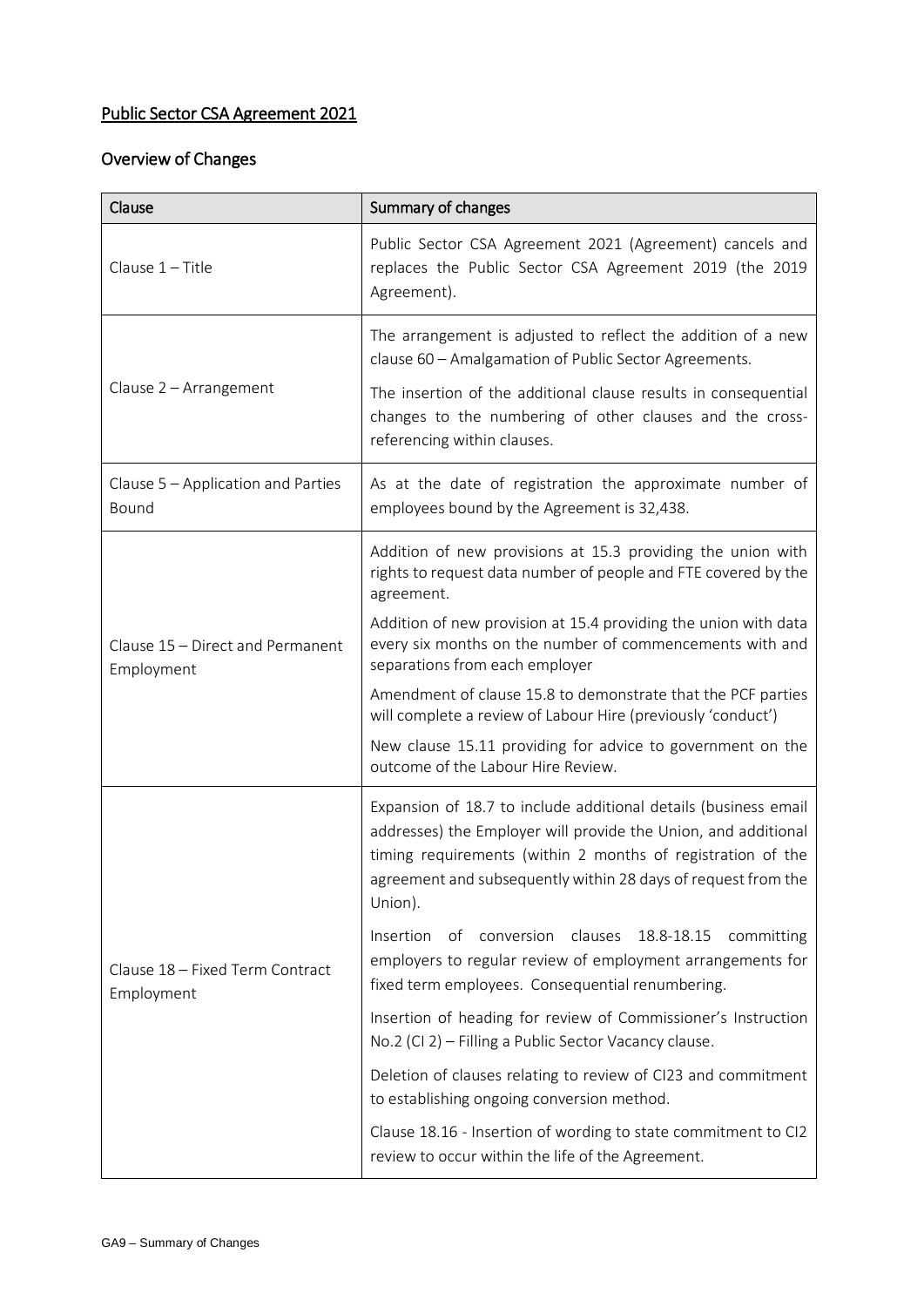| Clause                                                                                                                                                    | Summary of changes                                                                                                                                                                                 |
|-----------------------------------------------------------------------------------------------------------------------------------------------------------|----------------------------------------------------------------------------------------------------------------------------------------------------------------------------------------------------|
|                                                                                                                                                           | Insertion of clause 18.17 outlining outcome of final report and<br>provision of the report to the Minister and PCF.                                                                                |
| Clause 19 - Casual Employment                                                                                                                             | Insertion in clause 19.1 of definition of casual engagement &<br>consequential renumbering.                                                                                                        |
|                                                                                                                                                           | Insertion of clause 19.3 outlining information the Employer must<br>provide the Union, with timeframes.                                                                                            |
|                                                                                                                                                           | Clause 19.5 - Deletion of reference to transition rate of casual<br>loading percentage.                                                                                                            |
|                                                                                                                                                           | Insertion of conversion clauses<br>19.8-19.15 committing<br>employers to regular review of employment arrangements for<br>casual employees.                                                        |
| Clause 32 - Annual Leave Loading                                                                                                                          | The clause is amended to update maximum rates of leave<br>loading for annual leave.                                                                                                                |
|                                                                                                                                                           | Transitional arrangements for leave loading accrued prior to 1<br>January 2011, which ceased on 1 February 2021, are no longer<br>referenced in the clause.                                        |
| Clause 33 - Annual Leave Loading<br>for Shift Work Employees and<br><b>Employees on Commuted</b><br>Arrangements that Incorporate<br>Annual Leave Loading | The clause is amended to update maximum rates of leave<br>loading for annual leave.                                                                                                                |
| Clause 45 - First Aid Allowance                                                                                                                           | The allowance has been adjusted in accordance with existing<br>methodologies.                                                                                                                      |
| Clause 49 - Remote and Isolated<br>Locations                                                                                                              | Clause 49.4 has been amended to make sense of a previous error<br>in cross-referencing that indicated the choice of subsequent<br>location after remote posting was available on a pro-rata basis. |
| Clause 54 - Occupational Safety<br>and Health Representatives<br>Records                                                                                  | Clause 54.4 - Changed "PSLR" to "GSLR" in line with name<br>change.                                                                                                                                |
| Clause 57 - Peak Consultative<br>Forum                                                                                                                    | Clause 57.2 & 57.3 - Changed "PSLR" to "GSLR" in line with name<br>change.<br>Clause 57.4 - Amend to reflect that Redeployment and<br>Redundancy review is finished.                               |